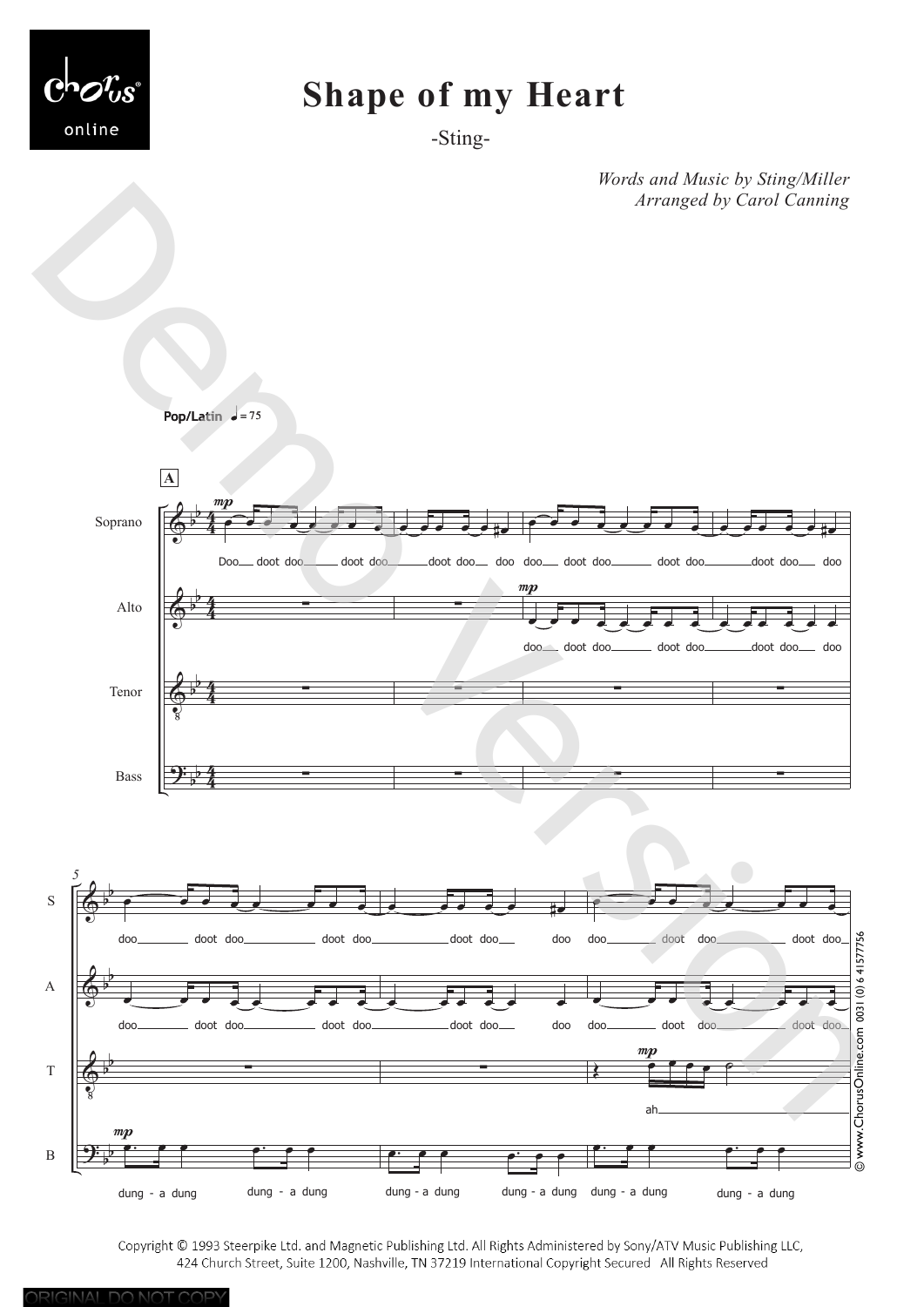Shape of my Heart 3

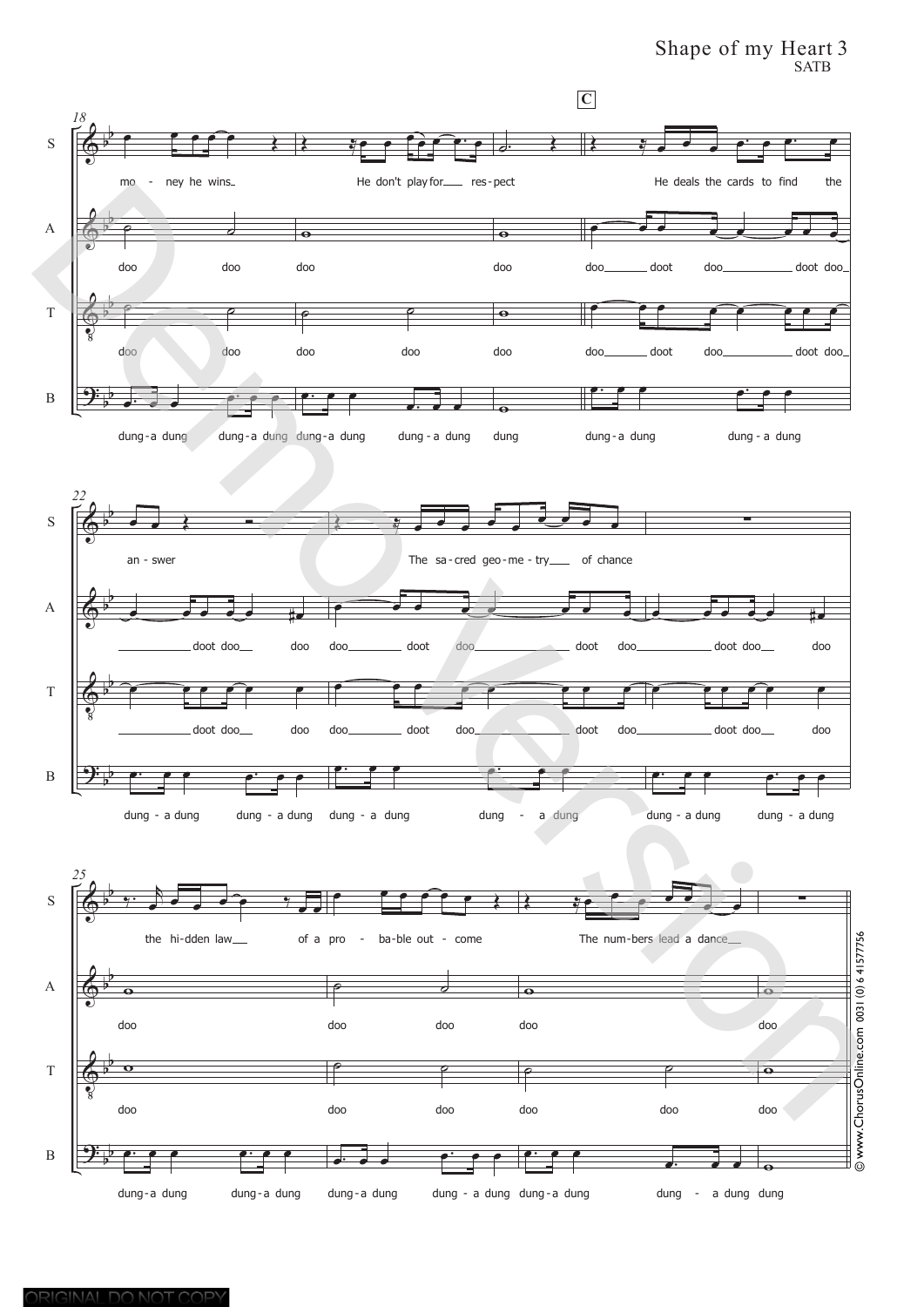## Shape of my Heart 5 SATB

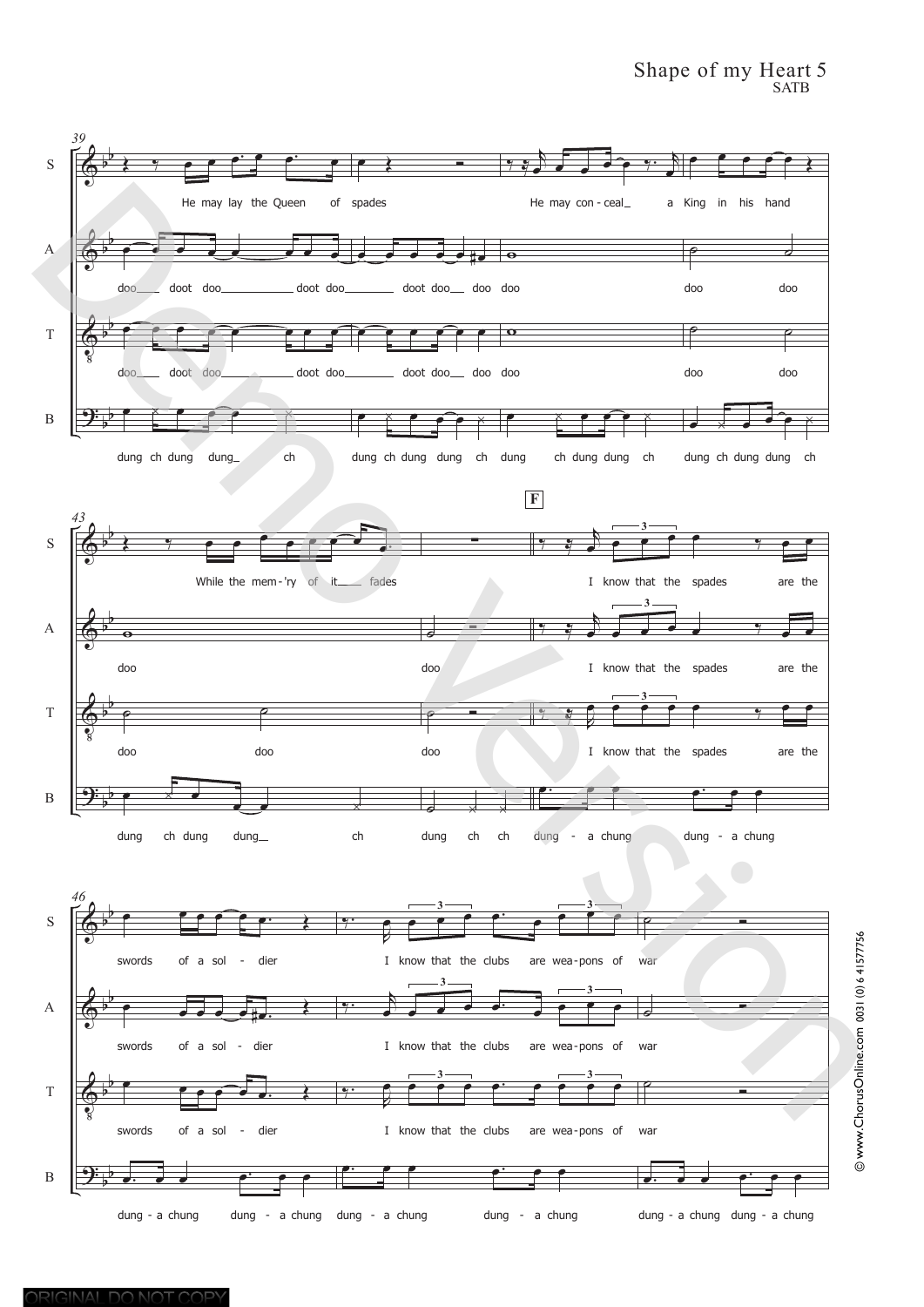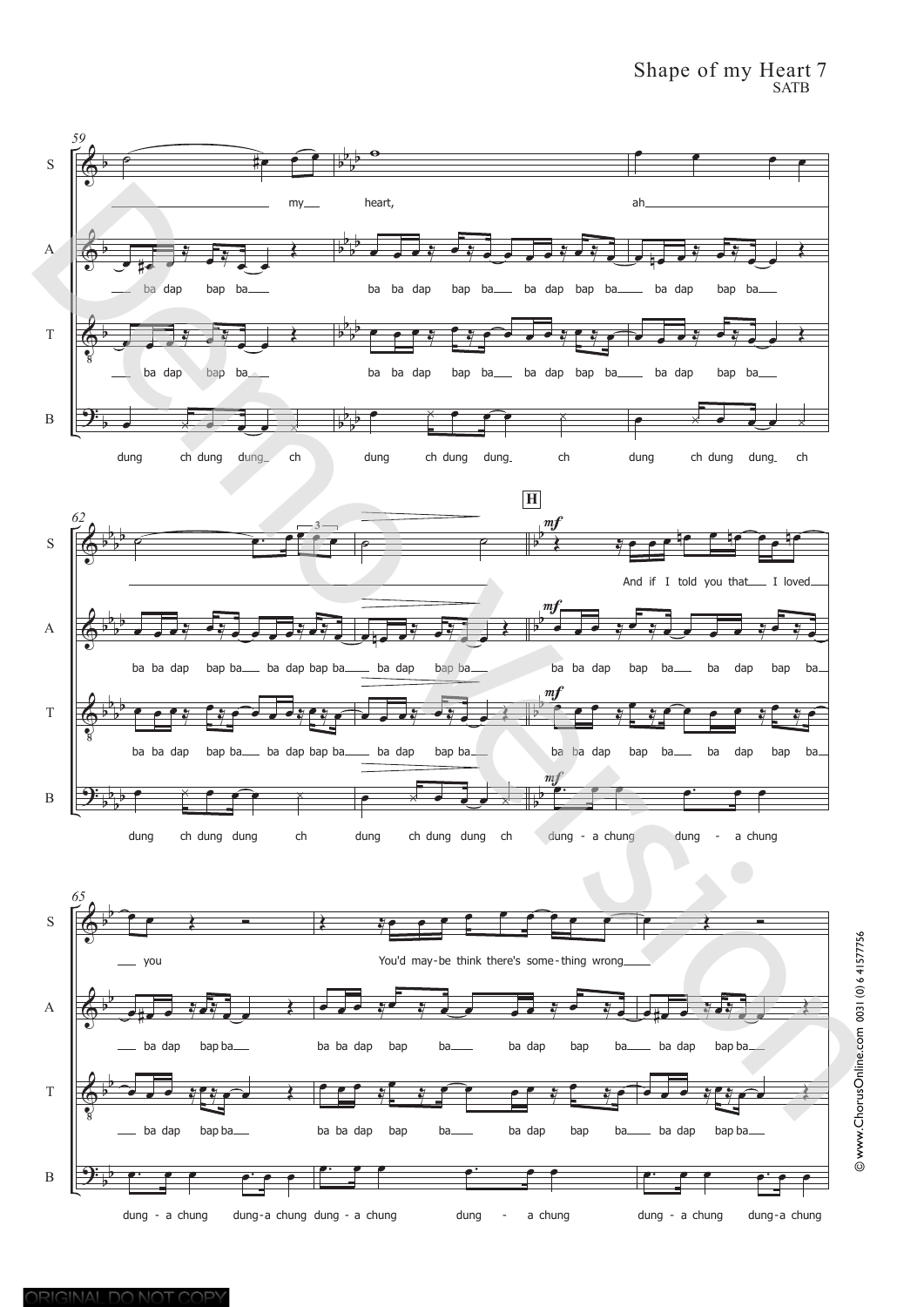## Shape of my Heart 9 SATB